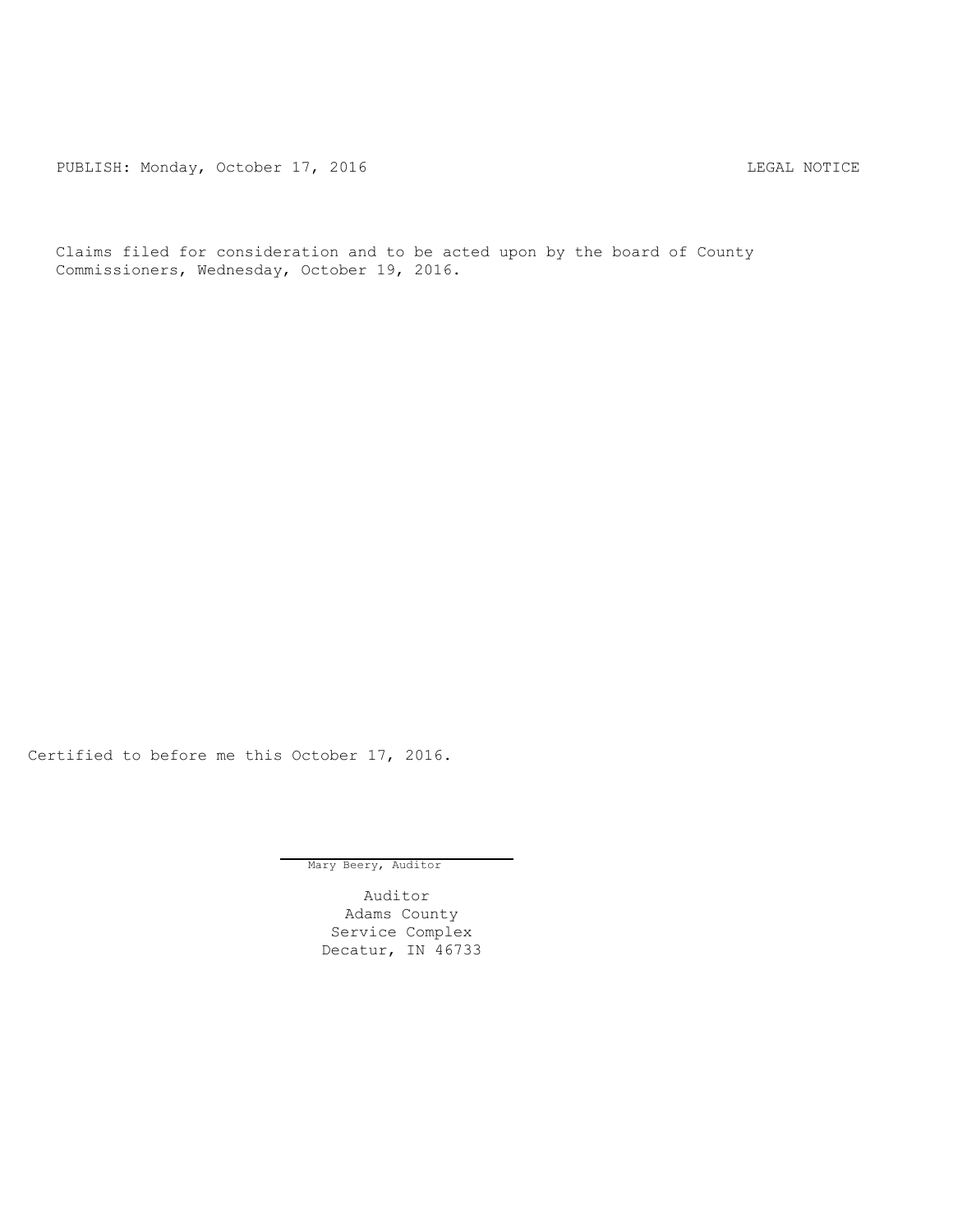

## **Claims Docket for Newspaper Adams County, Indiana**

## For Period: **9/21/2016** to **10/4/2016**

Date Claims to be Paid: **10/19/2016**

*313 W. Jefferson St. Decatur, IN 46733 (219) 724-2600*

| Vendor                                   | <b>Amount</b> | Vendor                                    | Amount    |
|------------------------------------------|---------------|-------------------------------------------|-----------|
| Adams Memorial Hospital                  | 36,568.56     | Axis Forensic Toxicology                  | 360.00    |
| Indiana Michigan Power                   | 904.31        | <b>Andrew Guise</b>                       | 22.40     |
| <b>Berne Witness</b>                     | 1,114.45      | Suburban Propane LP                       | 200.00    |
| <b>Charles Bowers</b>                    | 2,333.33      | Chet's Pest Control                       | 120.00    |
| Cintas Location #338                     | 54.35         | City Of Berne                             | 430.35    |
| City Of Decatur                          | 3,875.37      | Decatur True Value                        | 26.54     |
| <b>Complete Printing Service</b>         | 87.50         | Decatur Daily Democrat                    | 1,341.01  |
| <b>Decatur Dental Services</b>           | 242.45        | Gordon Food Service                       | 2,697.74  |
| Harvey's Tool Service                    | 758.10        | Indiana State Police                      | 264.00    |
| Jan Smith                                | 20.00         | Manatron Inc.                             | 100.00    |
| Mind's Eye Graphics                      | 569.80        | National Oil And Gas                      | 427.99    |
| Griffiths, Nolan                         | 20.00         | Patrick R Miller                          | 291.07    |
| Portland Motor Parts, Inc                | 29.23         | Quill Corporation                         | 590.40    |
| Rhonda L. McIntosh                       | 65.12         | Roto-Rooter                               | 200.00    |
| Sherwin-Williams                         | 411.58        | Sport Form                                | 52.50     |
| Stone-Street Quarries, Inc.              | 438.14        | <b>Ideal Office Source</b>                | 196.13    |
| Treasurer of Adams County                | 95.89         | Tri-State First Aid                       | 39.40     |
| Underground Pipe & Valve,                | 918.00        | Wemhoff Land Surveying, Inc               | 600.00    |
| Miller, Burry & Brown, P.C.              | 11,076.90     | Adams County Automotive Supply, Inc.      | 6.99      |
| Biggs Inc.                               | 5,266.26      | Paul Norr                                 | 31.00     |
| Myers Floor Covering & Furniture         | 1,338.00      | Bluhm & Reber                             | 245.00    |
| B Secure Alarm Systems, Inc.             | 394.99        | Mary Beery                                | 131.12    |
| Don Myers Plumbing                       | 421.53        | C & S Accessories                         | 65.00     |
| Michael M. Mahan                         | 20.00         | <b>Richard Clutter</b>                    | 20.00     |
| Zurcher's Best-One Tire & Auto Care, Inc | 1,783.69      | Arthur J. Booth                           | 20.00     |
| <b>Brooks Construction Comp</b>          | 59,442.55     | <b>Expert Transmission</b>                | 70.80     |
| Harvest Land Co-op                       | 188.94        | Wal-Mart                                  | 441.57    |
| Adams County Truck Repair, Inc.          | 61.18         | Indiana Drug Enforcement Association      | 120.00    |
| David Lombard, PHD                       | 600.00        | Beth A. Webber                            | 5,808.92  |
| Thomas R Krueckeberg                     | 19.00         | VoMac Trucks Sales & Service              | 71.76     |
| Troyer's Market LLC                      | 3,309.11      | S & S Worldwide, Inc.                     | 38.99     |
| <b>Stanley Steemer</b>                   | 95.00         | <b>Uricks Trucking</b>                    | 858.00    |
| Larry Weaver                             | 413.16        | Hiram J. Hash & Sons, Inc.                | 298.00    |
| Bi-County Services, Inc                  | 3,276.00      | <b>Standard Register Company</b>          | 148.06    |
| Deborah A. Schantz                       | 32.00         | Daniel J. Michaels                        | 20.00     |
| Henry R. Mayer                           | 20.00         | PCM-G                                     | 1,722.62  |
| <b>Stationair's Express</b>              | 873.52        | Landon Patterson                          | 502.27    |
| Karla Marbach                            | 6.85          | Moore Medical Corporation                 | 811.94    |
| Chad Kukelhan                            | 180.00        | John August                               | 15.00     |
| Mill Supply, Inc.                        | 518.94        | FlexPAC                                   | 343.61    |
| RICOH USA, INC.                          | 3,389.05      | Commonwealth Engineers, Inc.              | 21,413.52 |
| Decatur Ace Hardware                     | 767.64        | Fruchte Painting & Decorating             | 250.00    |
| Timothy L. Barkey                        | 25.00         | O'Reilly Auto Parts                       | 44.79     |
| William Grimm                            | 51.92         | Kevin Nussbaum                            | 20.00     |
| Amy Rumschlag                            | 590.51        | Central Customer Charges                  | 286.86    |
| Jerandan Portable Toilets                | 245.85        | <b>Adams County Community Corrections</b> | 3,061.00  |
| Sharp School Services                    | 1,790.25      | Ebberts Seed and Chemical                 | 929.00    |
| Jutte Excavating, Inc.                   | 96,502.61     | Timothy R. Taylor                         | 20.00     |